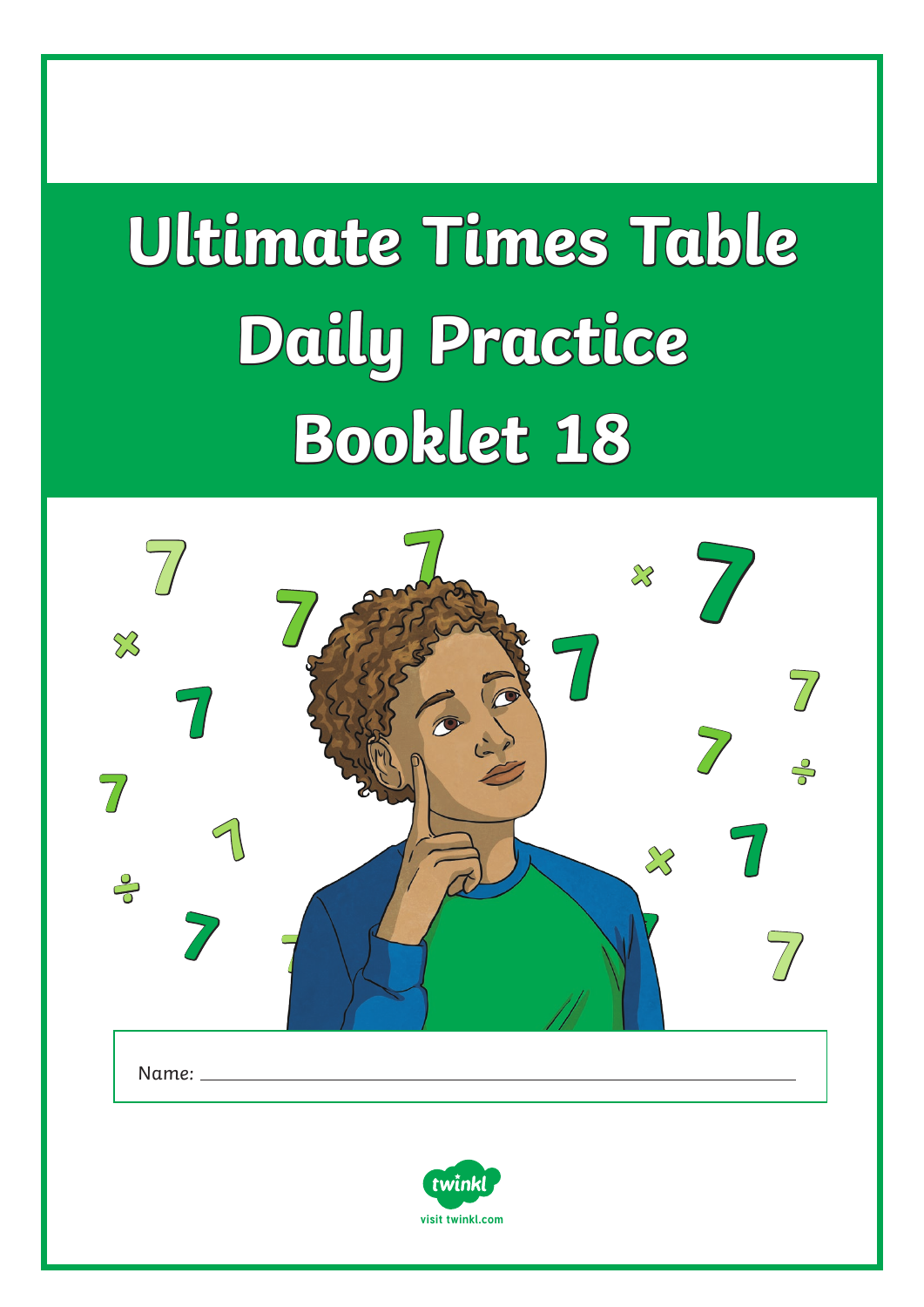## **Day 1 Challenge**

| $1 × 7 =$       | $2 × 7 =$       | $3 \times 7 =$  |
|-----------------|-----------------|-----------------|
| $4 × 7 =$       | $5 × 7 =$       | $6 \times 7 =$  |
| $7 × 7 =$       | $8 \times 7 =$  | $9 \times 7 =$  |
| $10 \times 7 =$ | $11 \times 7 =$ | $12 \times 7 =$ |
| $7 ÷ 7 =$       | $14 \div 7 =$   | $21 ÷ 7 =$      |
| $28 \div 7 =$   | $35 ÷ 7 =$      | $42 \div 7 =$   |
| $49 \div 7 =$   | $56 ÷ 7 =$      | $63 ÷ 7 =$      |
| $70 ÷ 7 =$      | $77 ÷ 7 =$      | $84 ÷ 7 =$      |

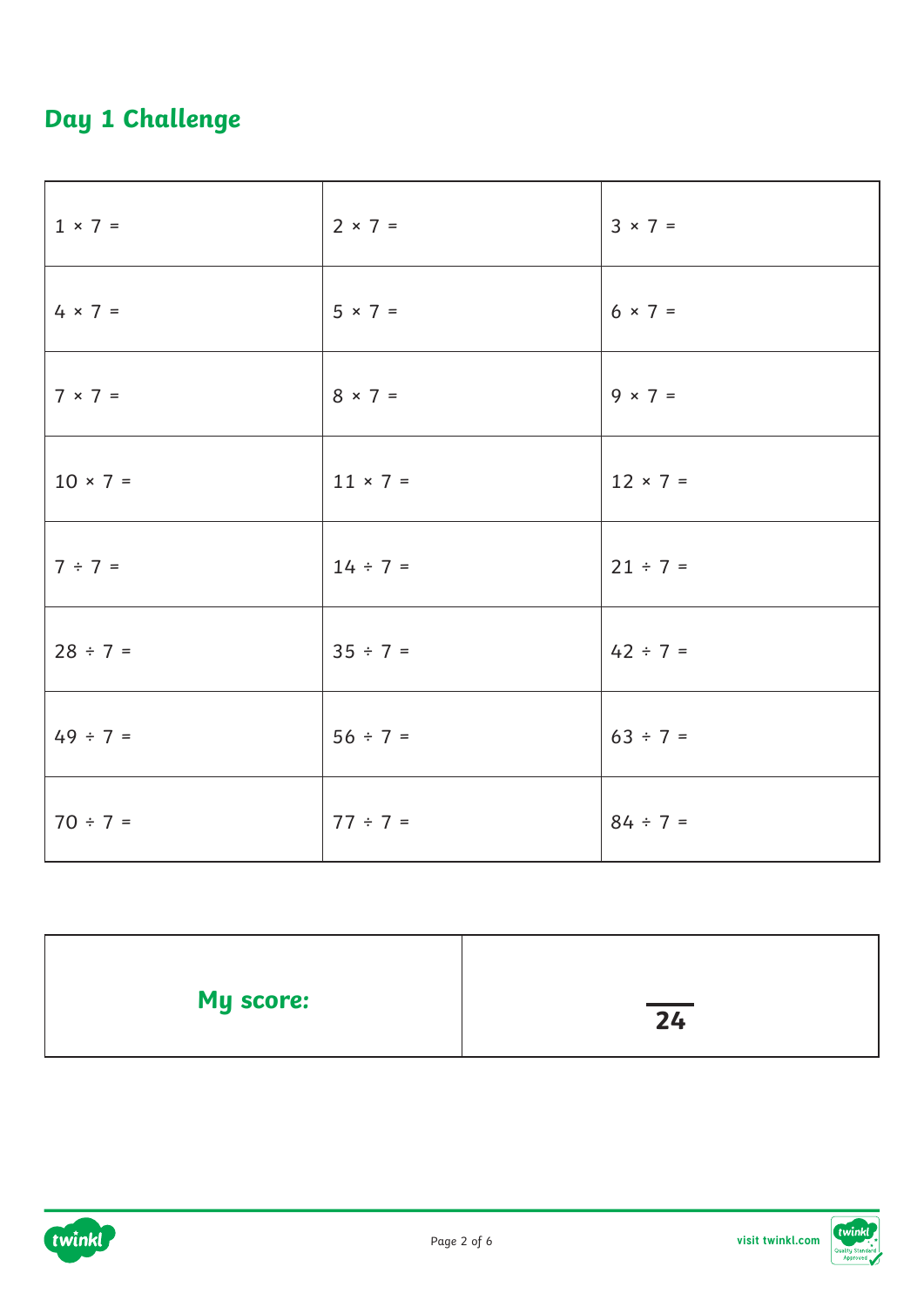## **Day 2 Challenge**

| $5 × 7 =$       | $8 \times 7 =$  | $3 × 7 =$      |
|-----------------|-----------------|----------------|
| $11 \times 7 =$ | $1 × 7 =$       | $7 × 7 =$      |
| $4 × 7 =$       | $12 \times 7 =$ | $9 \times 7 =$ |
| $10 \times 7 =$ | $6 \times 7 =$  | $2 × 7 =$      |
| $14 \div 7 =$   | $84 \div 7 =$   | $35 ÷ 7 =$     |
| $63 ÷ 7 =$      | $42 \div 7 =$   | $7 ÷ 7 =$      |
| $70 \div 7 =$   | $21 ÷ 7 =$      | $49 \div 7 =$  |
| $28 ÷ 7 =$      | $77 ÷ 7 =$      | $56 ÷ 7 =$     |



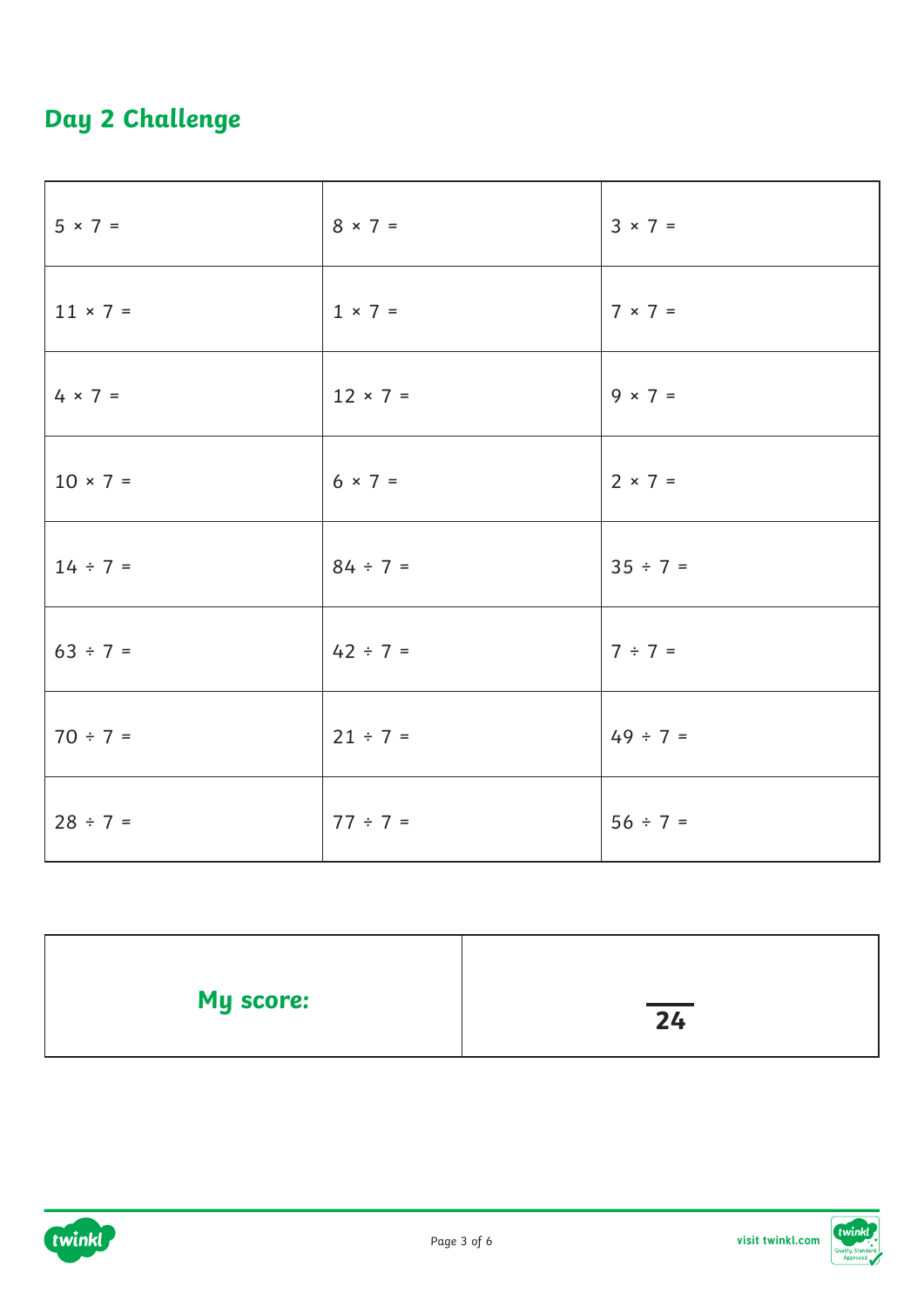## **Day 3 Challenge**

| $21 ÷ 7 =$      | $63 ÷ 7 =$      | $49 \div 7 =$   |
|-----------------|-----------------|-----------------|
| $77 ÷ 7 =$      | $42 \div 7 =$   | $14 \div 7 =$   |
| $35 ÷ 7 =$      | $7 ÷ 7 =$       | $70 ÷ 7 =$      |
| $56 ÷ 7 =$      | $84 \div 7 =$   | $28 ÷ 7 =$      |
| $4 × 7 =$       | $11 \times 7 =$ | $5 × 7 =$       |
| $12 \times 7 =$ | $9 \times 7 =$  | $1 × 7 =$       |
| $6 × 7 =$       | $2 × 7 =$       | $10 \times 7 =$ |
| $7 \times 7 =$  | $3 × 7 =$       | $8 × 7 =$       |

| My score: | $\overline{24}$ |
|-----------|-----------------|
|           |                 |



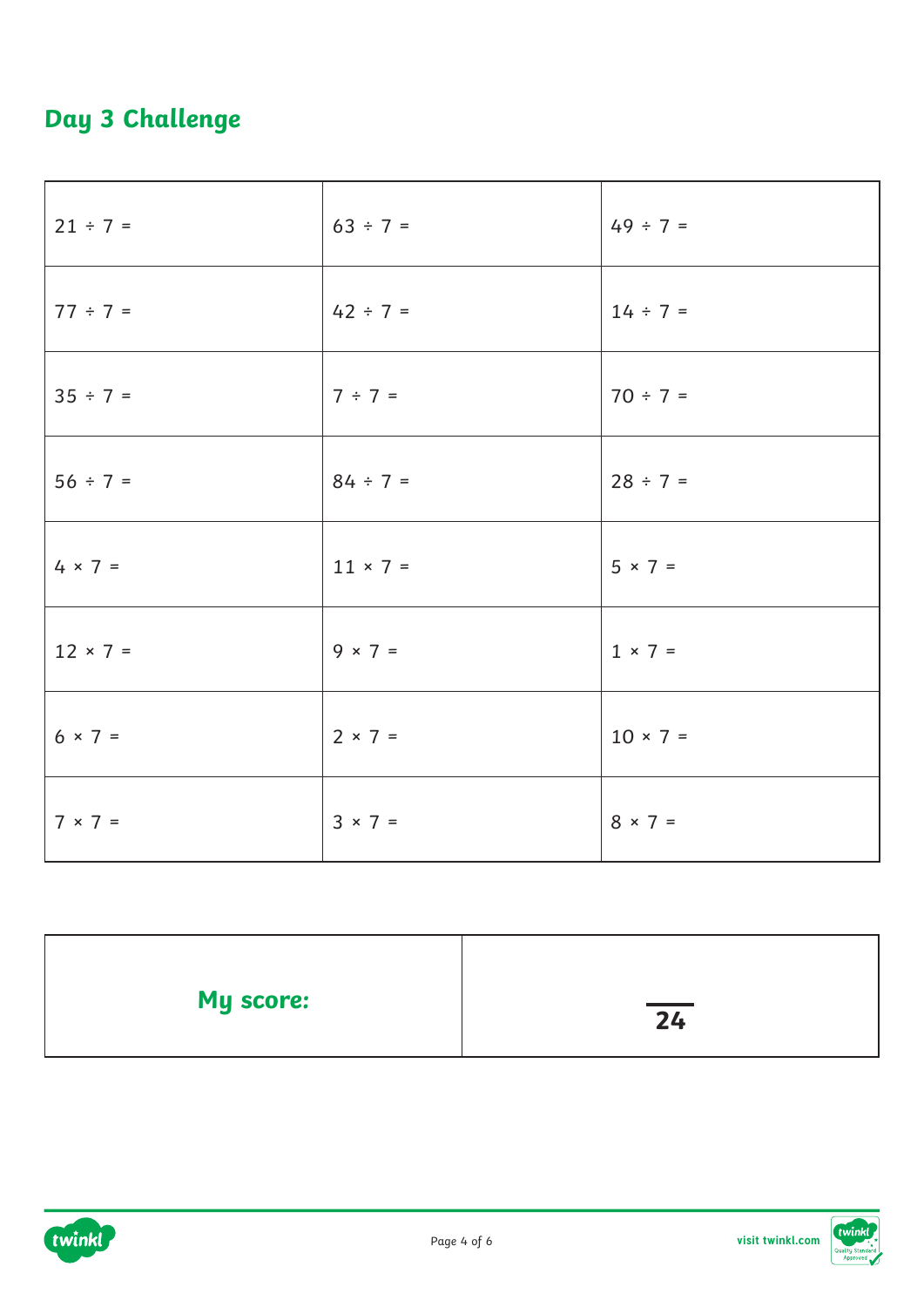### **Day 4 Challenge**

| $14 \div 7 =$   | $42 \div 7 =$   | $3 × 7 =$  |
|-----------------|-----------------|------------|
| $7 × 7 =$       | $63 ÷ 7 =$      | $10 × 7 =$ |
| $49 \div 7 =$   | $1 × 7 =$       | $21 ÷ 7 =$ |
| $9 × 7 =$       | $84 \div 7 =$   | $7 ÷ 7 =$  |
| $28 \div 7 =$   | $11 \times 7 =$ | $2 × 7 =$  |
| $4 × 7 =$       | $6 \times 7 =$  | $35 ÷ 7 =$ |
| $77 ÷ 7 =$      | $70 \div 7 =$   | $5 × 7 =$  |
| $12 \times 7 =$ | $8 \times 7 =$  | $56 ÷ 7 =$ |

| My score: | $\overline{24}$ |
|-----------|-----------------|
|           |                 |